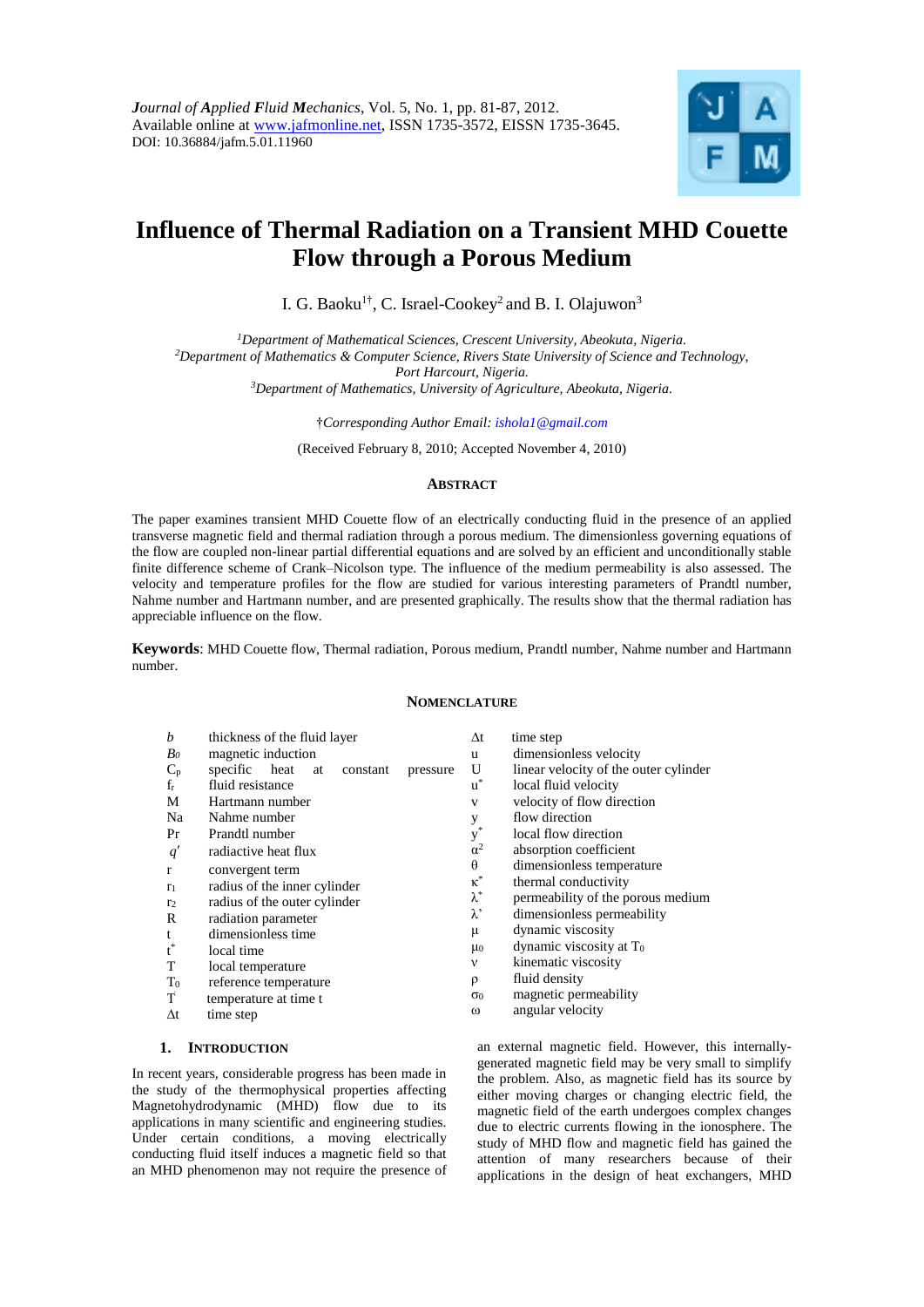pumps, induction pumps, MHD generators, nuclear reactors, in oil exploration and in space vehicle propulsion.

Chamka (2003) examined a generalized problem of heat and magnetic fields on MHD flow. He investigated analytical solutions for the problem of heat and mass transfer with steady flow of an electrically conducting and heat generating / absorbing fluid on a uniform moving vertical permeable surface in the presence of a magnetic field. He concluded that the fluid velocity decreases as the Prandtl number, Schmidt number or strength of the magnetic field is increased. Israel-Cookey and Sigalo (2003) reported the study of an unsteady MHD free-convection and mass transfer flow past an infinite heated porous vertical plate with timedependent suction in an optically thin environment.

Also, Gbadeyan and Dada (1998) considered the effect of variable fluid properties and radiative MHD flow of a fluid in a vertical channel. Alagoa *et al.* (1999) investigated the problem of MHD free-convection flow with radiation heat transfer in a porous medium. It was shown that the field is affected mainly by radiation and convection parameters in addition to magnetic factors. Hazeem  $(2006)$  examined the effect of variable viscosity on the transient MHD Couette flow of dusty fluid with heat transfer between parallel plates. He showed some important effects for the variable viscosity and the uniform magnetic field on the transient flow and heat transfer of both the fluid and dust particles.

Similarly, heat transfer by radiation occurs between solid surfaces, although radiation from gases is also possible. Solid radiates over a wide range of wavelengths while some gases emit and absorb radiation on certain wavelengths only. Hence, thermal radiation has effects on electrically conducting fluid at high operating temperature. When radiative heat transfer sets in, a high temperature fluid will generate heat by thermal radiation and the radiation can actually affect the motion and more importantly the energy mechanism of the fluid. Raptis and Massalas (1998) studied the radiation effect on the unsteady MHD flow of an electrically conducting viscous fluid past a plate. Chamka (2000) investigated thermal radiation and buoyancy effects on hydromagnetic flow over an accelerating permeable surface with heat source or sink. Takhar *et al.* (2001) analyzed the unsteady laminar MHD flow and heat transfer in the stagnation region of an impulsively spinning and translating sphere in the presence of buoyancy forces. They found out that the surface shear stresses in the longitudinal and rotation directions and heat transfer increase with time, magnetic field, buoyancy parameter and rotation parameter.

In the same vein, Makinde and Mhone (2005) investigated the combined effect of a transverse magnetic field and radiactive heat transfer to unsteady flow of a conducting optically thin fluid through a channel filled with saturated porous medium and nonuniform walls temperature. The velocity and temperature profiles are obtained analytically and used to compute the wall shear stress and rate of heat transfer

at the channel walls. Anjali Devi and Ganga (2010) studied effects of viscous and Joule dissipation on MHD nonlinear flow and heat transfer past a stretching porous surface embedded in a porous medium under a transverse magnetic field. Analytical results of the transformed MHD boundary layer equations were obtained and significant effects of dissipation and porosity were enunciated.

More so, flows in porous media have gained the attention of many researchers because of their applications in geothermal, oil reservoir engineering and astrophysics. Sharma and Mathur (1995) investigated steady laminar free-convection flow of an electrically conducting fluid along a porous shot vertical infinite plate in the presence of source or sink. Also, Sharma and Singh (2009) analyzed effects of variable thermal conductivity, heat source/sink on flow of a viscous incompressible electrically conducting fluid in the presence of uniform transverse magnetic field and variable free stream near a stagnation point on a non-conducting stretching sheet. They discussed the influence of the flow parameters used and their physical implications. Daskalaskis (1990) studied Couette flow through a porous medium of a high Prandtl number fluid with temperature dependent viscosity. He concluded that, in the steady state, the medium permeability  $(\lambda)$  for both velocity and temperature profiles are positively skew and their skewness increases with  $\lambda$ . He also affirmed that the lower the permeability of the medium the faster the velocity but it does not significantly influence the temperature profile development. The influence of plate porosity on steady MHD flow profile is evident in the work of Makinde and Osalusi (2006) and Osalusi and Sibanda (2006). Min Chan *et al.* (2004) considered theoretically an initially quiescent, fluid saturated horizontal porous layer heated from below with constant heat flux. They used Darig's law as a model to the fluid motion and linear stability theory, and predicted the onset of buoyancy-driven convective flow.

The model under investigation considers the influence of thermal radiation on a transient MHD Couette flow through a porous medium in the presence of an applied uniform magnetic field and has not received any attention in literature. Hence, the present work studies the transient MHD Couette flow of a high Prandtl number fluid with temperature-dependent viscosity through a porous medium. The governing flow equations are solved by an implicit finite difference scheme of Crank-Nicolson type with Pr, Na, M and R as controlling parameters.

### **2. FORMULATION OF THE PROBLEM**

The geometry for the flow consists of two concentric infinite cylindrical surfaces with the outer surface having radius **r2**. The MHD fluid under investigation occupies the annular space of width **b** between the cylinders. The system is at rest at first instant and the two surfaces are at constant temperature to. At time  $t^* = 0$ , the outer cylinder is suddenly set in motion and rotates with constant angular velocity  $\omega$  while the inner cylinder of radius **r<sup>1</sup>** is stationary in the presence of an applied external transverse magnetic field.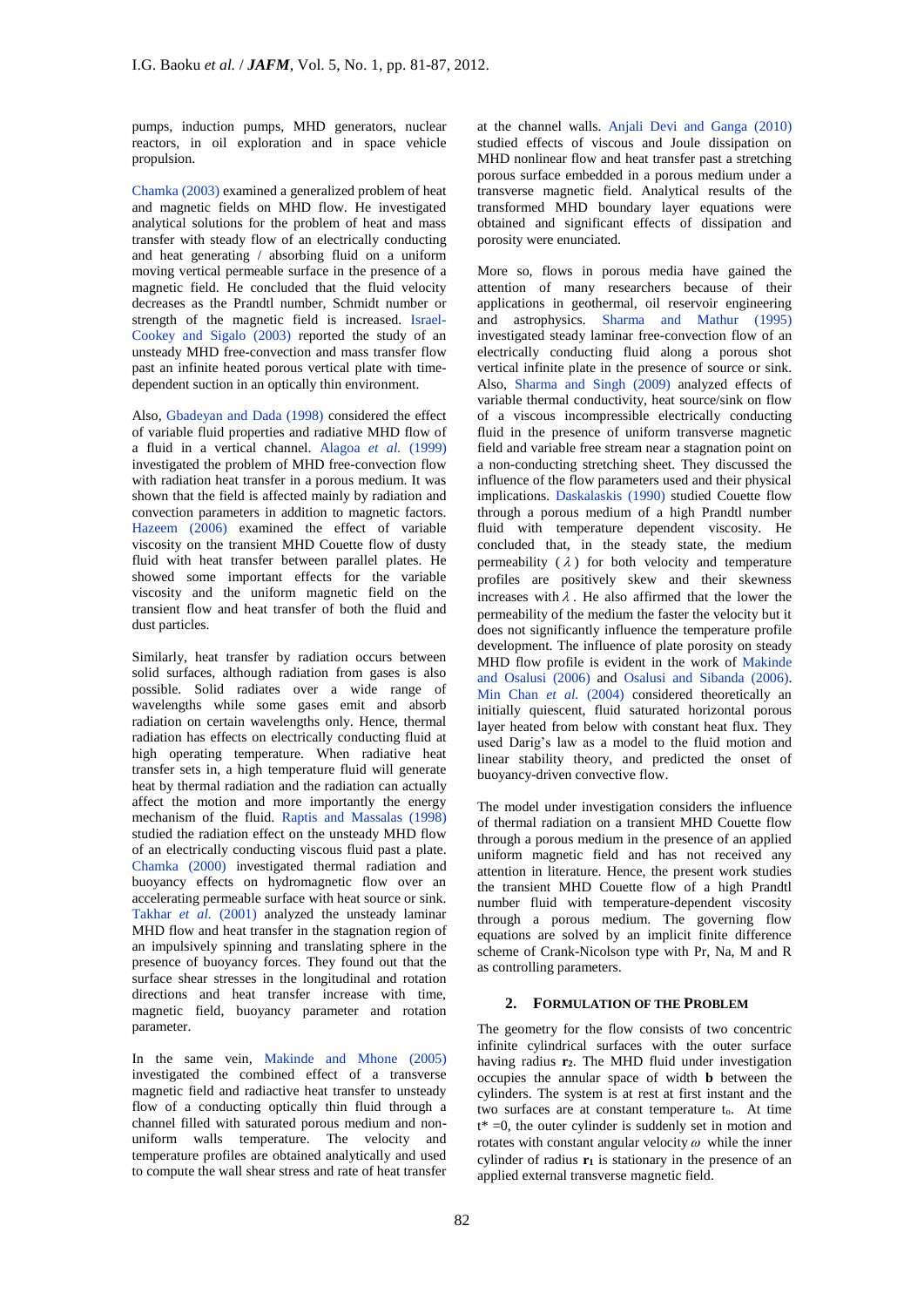The MHD fluid is considered to have a negligible internally-generated magnetic field and in the course of time, the fluid gradually participates in the motion and viscous dissipation increases the temperature. The electrically conducting fluid is presumed to have a very small electric current within the MHD fluid flow and the temperature of the two cylinders is maintained at the constant temperature  $T_o$  by cooling. The thickness **b** of the fluid layer is assumed to be small compared with the outer cylinder so that the problem is identical to that of Couette flow with a negligible pressure gradient. The permeability is also assumed to be constant.

We reduce the complicated motion of a viscous fluid in a porous solid to that of the motion of a homogeneous fluid with some additional resistance **f<sup>r</sup>** and the nonhomogeneous medium is homogeneous with dynamical properties equal to the local averages of the original fluid continuum. This resistance is modelled as:

 $f_r = -\left(\frac{V}{\lambda^*}\right)u^*$  $=-\left(\frac{v}{\lambda^*}\right)u^*$  and the temperature law for the

viscosity is taken as:  $\mu = \mu_0 \exp\{-\beta(T - T_0)\}\$  where  $\beta$ is a constant. The magnetic field parameter for the MHD flow is also represented by:  $M = B_0 \sqrt{\frac{\sigma_0}{m}}$  $= B_0 \sqrt{\frac{\sigma_0}{\rho V}}$  and following Takhar *et al*. (1996), the radiative heat flux is:  $\frac{\partial q}{\partial y^*} = 4\alpha^2 (T' - T_0)$ . It is assumed that the flow we

studied takes place in a porous medium and concerns a high viscosity fluid exhibiting a strong dependence on temperature and constant thermal conductivity. Hall effect, Joule heating and other variable thermo-physical parameters are assumed to be constants.

Under the above assumptions, the incompressible MHD fluid flow, relevant for the problem, is governed by the following equations:

$$
\frac{\partial v}{\partial y^*} = 0\tag{1}
$$

$$
\frac{\partial u^*}{\partial t^{\circ}} = \frac{1}{\rho} \frac{\partial}{\partial y^*} \left( \mu \frac{\partial u^*}{\partial y^*} \right) - \frac{v}{\lambda^*} u^* + \frac{\sigma_s B_0^2}{\rho v} u^* \tag{2}
$$

$$
\frac{\partial T}{\partial t} = \frac{K^*}{\rho C_p} \frac{\partial^2 T}{\partial y^2} + \left(\frac{\mu}{\rho C_p}\right) \left(\frac{\partial u^*}{\partial y^*}\right)^2 - 4\alpha^2 (T' - T_\infty)
$$
\n(3)

Subject to the initial and boundary conditions where Eq. (1) gives  $v(y) = v_0$ :

$$
t^* < 0, \t u^* = 0, \t T = T,
$$
  
\n
$$
y^* = 0, \t u^* = 0, \t T = T,
$$
  
\n
$$
y^* = b, \t u^* = U, \t T = T,
$$
\n(4)

where U is the linear velocity of the outer cylinder  $(U = r_2 \omega)$ .

Introducing the following dimensionless parameters:

$$
y = \frac{y^*}{b}, \qquad \theta = \beta(T = T_s), \qquad t = \frac{k^* t^*}{\rho C_p b^2}, \qquad U = \frac{u^*}{u},
$$
  

$$
\lambda = \frac{\lambda^*}{b^2}, \qquad \text{Pr} = \frac{\mu_0 c_p}{\kappa^*}, \qquad \text{Na} = \frac{\mu_0 \beta U^2}{\kappa^*},
$$

we then transform the above governing equations into their dimensionless form:

$$
\frac{\partial u}{\partial t} = \Pr(1 - \theta) \frac{\partial^2 u}{\partial y^2} - \Pr\left(\frac{\partial \theta}{\partial y}\right) \left(\frac{\partial u}{\partial y}\right) - \Pr\left[\lambda\left(1 - \theta\right) - M^2\right] u \tag{5}
$$

$$
\frac{\partial \theta}{\partial t} = \frac{\partial^2 \theta}{\partial y^2} + Na(1 - \theta) \left(\frac{\partial u}{\partial y}\right)^2 \tag{6}
$$

where 
$$
M = bB_0 \sqrt{\frac{\sigma_0}{\mu_0}}
$$
 and  $R = 2\alpha b \sqrt{\frac{1}{\kappa^*}}$ 

The appropriate initial and boundary conditions are written as:

$$
t \le 0
$$
,  $y = 0$ ,  $u = 0$ ,  $\theta = 0$ ;  
\n $t > 0$ ,  $y = 0$ ,  $u = 0$ ,  $\theta = 0$ ;  
\n $y = 1$ ,  $u = 1$ ,  $\theta = 0$ . (7)

#### **3. METHOD OF SOLUTION**

The transient non-linear coupled partial differential Eqs. (5) and (6) with the initial and boundary conditions (7) are solved by employing the finite difference scheme of Crank-Nicolson type which is discussed in Ganesan and Ekambayanan (1992), Ganesan and Palani (2002) and Kreyzig (2003). We discretize the governing Eqs. (5) and (6) based on the transient state conditions. The numerical method of finite difference scheme of Crank-Nicolson type does not restrict the value of r to be chosen. The finite difference equations corresponding to these equations are given by:

$$
(2+2r\Pr-2r\Pr\theta_{i,j})u_{i,j+1} - r\Pr(1-\theta_{i,j})u_{i+1,j+1} -r\Pr(1-\theta_{i,j})u_{i-1,j+1} = (2-2r\Pr+2r\Pr\theta_{i+1,j} - 2\Pr\Delta t\lambda' + 2\Pr\Delta t\lambda'\theta_{i,j} (8) +2\Pr\Delta t\lambda'\lambda^{2}u_{i,j} + r\Pr(1+\theta_{i,j} - 2\theta_{i+1,j})u_{i+1,j}
$$

$$
(2+2r)\theta_{i,j+1} - r\theta_{i+1,j+1} - r\theta_{i-1,j+1} =
$$
  
\n
$$
\left[2 - 2r - 2rNa(u_{i+1,j} - u_{i,j})^2 - 2\Delta t R^2\right]\theta_{i,j}
$$
  
\n+  $r\theta_{i+1,j} + r\theta_{i-1,j} + 2rNa(u_{i+1,j} - u_{i,j})^2$  (9)

where i designates the grip point along the y-direction and j along the t-direction and  $r = \Delta t / h^2$ . Hence, the momentum and energy equations in finite difference equations are reduced to algebraic system of linear equations. The mesh size h is 0.2 with time step  $\Delta t =$ 0.33, 0.001, 0.01, 0.05, 0.0025 and 0.5. The values of  $u(y, t)$  are known at all grid points when  $t = 0$  from the initial conditions. Computations are carried out by moving along y-direction. After computing values corresponding to each i at a time level, the values at the next time level are determined in similar manner.

These are the necessary and sufficient conditions for consistency and stability of the solutions. The implicit nature of Crank-Nicolson method is unconditionally stable and has local truncation error O  $[(\Delta t)$ <sup>2</sup>+ h<sup>2</sup>] which tends to zero as  $\Delta t$  and  $h^2$  tend to zero, and there is no drawback of conditionally stability from one level to the next. The implicit method gives stable solutions and requires matrix inversions which we did at step forward in time because this problem is an initial boundary value problem with a finite number of spatial grid points. Though, the corresponding difference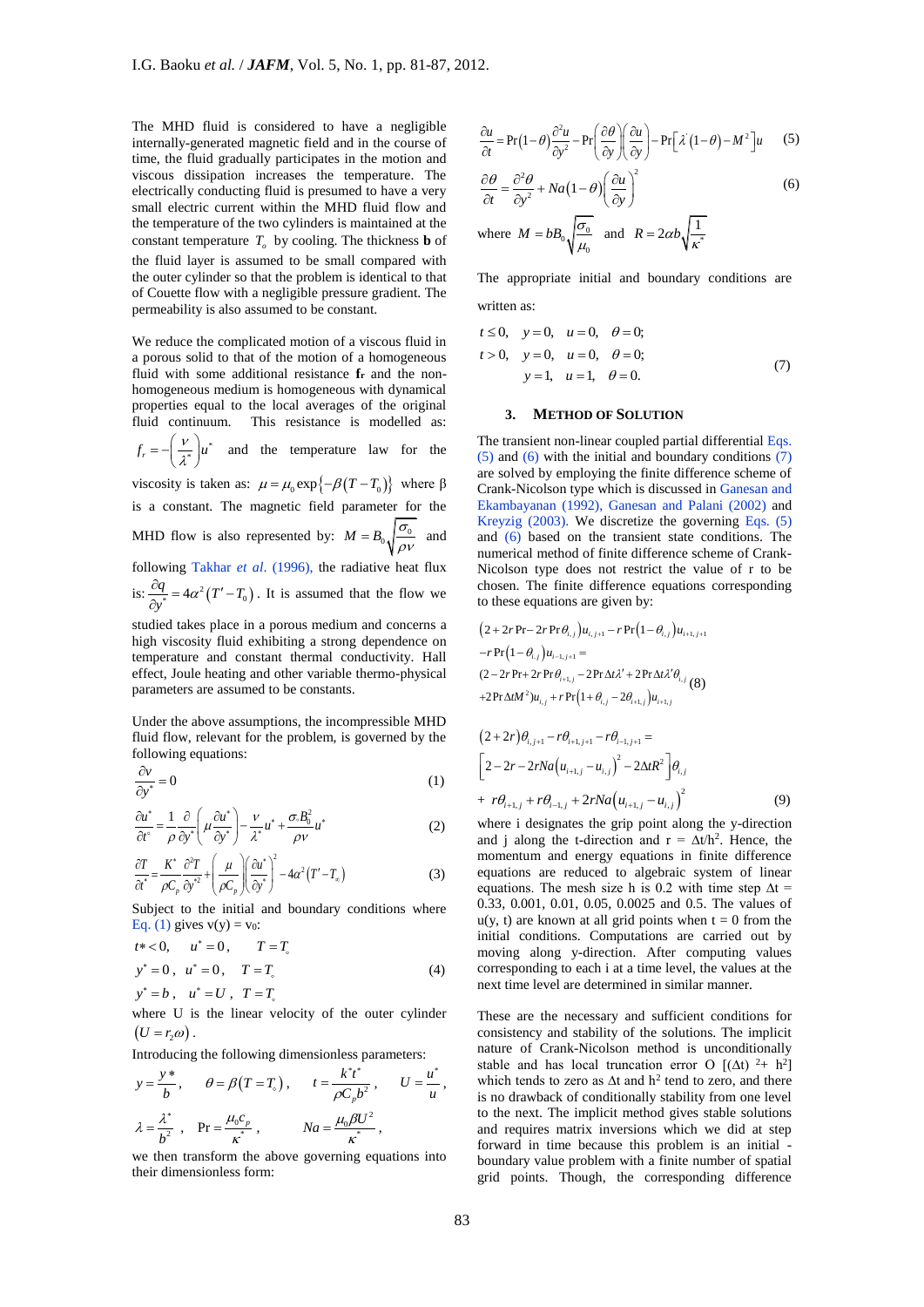equations do not automatically guarantee the convergence of the mesh h→0. To achieve maximum numerical efficiency, we used the tridiagonal procedure to solve the two point conditions governing the main coupled governing equations of momentum and energy. The convergence (consistency) of the process was quite satisfactory and the numerical stability of the method was guaranteed by the implicit nature of the numerical scheme. Hence, the scheme is consistent. Stability and consistency ensure convergence.

## **4. DISCUSSION OF THE RESULTS**

A MHD fluid flow problem for momentum and energy equations in a porous medium with thermal radiation in the presence of a transverse magnetic field is investigated in this work. Porous medium, viscous dissipation, magnetic field and thermal radiation effects are taken into consideration. The MHD governing equations of the problem are solved numerically and solutions are obtained for the dimensionless velocity and temperature profiles for prescribed controlling parameters. For the purpose of discussing the effects of various parameters on the flow profiles and the temperature distributions with the MHD fluid, numerical calculations have been carried out for different values of M, R, Pr and Na, and results have been presented in graphical forms. The permeability parameters  $\lambda' = 0$  corresponds to free flow;  $\lambda' = 2$ corresponds to moderate permeability;  $\lambda \ge 10$  denotes low permeabilities and  $\lambda' = \langle 1 \rangle$  represents high permeabilities. The values of M were taken to be: 3 while  $\lambda' = 2$  for t = 0.01; 1 while  $\lambda' = 1$  for t = 0.001; 5 while  $\lambda' = 5$  for t = 0.5; 1 while  $\lambda' = 1$  for t = 0.001; 5 while  $\lambda' = 5$  for t = 0.0001 in the case of Pr = 1000. However, when  $Pr = 100$ , the values of M were taken to be: 1 while  $\lambda' = 10$  for  $t = 0.001$ ; 3 while  $\lambda' = 2$  for  $t =$ 0.001; 3 while  $\lambda' = 2$  for t = 0.01 and 5 while  $\lambda' = 5$  for  $t = 0.001$ .

Furthermore, the transient velocity profiles are significantly governed by the Prandtl number and permeability parameter with the magnetic field parameter. The transient velocity profiles are significantly governed by the Prandtl number and permeability parameter with reference to the Hartmann number. The effects of Hartmann number on the velocity profiles are shown in Figs. 1–4. Influence of the high temperature is noticeable in the velocity profiles because of the fact that the conducting fluid viscosity is temperature-dependent and viscous dissipation increases with temperature increase. Also, the temperature distributions depict energy mechanism of the MHD flow with thermal radiation and Nahme number effects as displayed Figs. 5–6.

Figure 1 shows the effect of permeability parameter and Hartmann number on the dimensionless velocity profile. It is found that corresponding increase in the permeability parameter leads to a corresponding increase in the velocity profile with  $Pr = 100$ . This is because the porosity of the medium allows more fluid flow at  $t = 0.001$ . However, the result is different when there is absence of magnetic field parameter with free flow as the velocity profile increases tremendously when  $M = 0$  than when there is influence of magnetic

field on the flow. This is because the effect of magnetic field parameter on the velocity profile is to reduce the transverse velocity of the flow. The imposition of the magnetic field normal to the flow direction is responsible. This magnetic field gives rise to a resistive force and slows down the movement of the fluid. Hence, the lower velocity profiles for the cases of  $M = 1$  when  $\lambda' = 1$  and 10 at the time step of 0.001. All these are noticeable when the transverse magnetic field is uniformly applied for the MHD flow. As the magnetic flux becomes higher, there is corresponding decrease in the velocity profiles.



**Fig. 1.** Velocity profiles against y at  $Pr = 100$ .

Figure 2 analyzes the effect of Hartmann on the velocity profile when the medium permeability is moderate. It shows that increase in Hartmann number give rise to corresponding decrease in the velocity profiles of the fluid flow at  $Pr = 100$  in the transient state. The Hartmann number represents the importance of magnetic field on the flow.



**Fig. 2.** Dimensionless velocity profiles against y at Pr = 100 with different M and  $\lambda$ .

The presence of transverse magnetic field sets in Lorentz force which results in retarding force on the velocity field and therefore as Hartmann number increases, so does the retarding force on the velocity field and hence the velocity profiles decrease. The increase in magnetic field parameter which signifies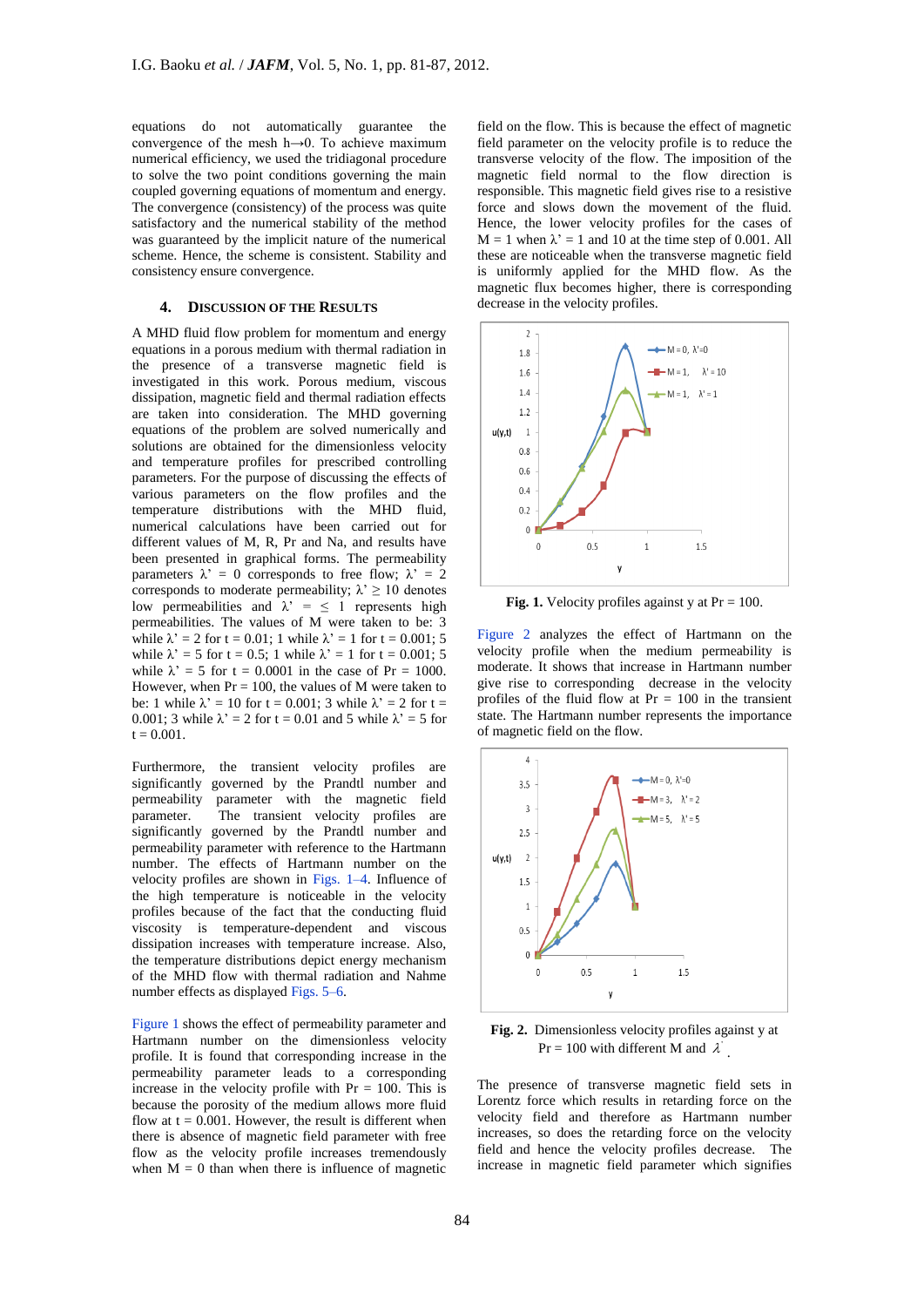corresponding increase of Lorentz force in which more lines of force are frozen into conducting fluid and are carried along with it, thereby reducing the velocity of the fluid flow as the Hartmann number increases. Also, the reliability of the results was also tested by comparing the results obtained in the special case of  $\lambda$ '  $= 0$  (free flow) against those of Eckert and Faghri (1986), who carried out a similar calculation for the simpler case of a homogeneous flow without porous medium and magnetic field (i.e.  $\lambda' = 0$  and  $\overline{M} = 0$ ) when the Prandtl number is 100.



**Fig. 3.** Dimensionless velocity profiles against y at Pr = 1000 with different M and  $\lambda^{'}$ .



**Fig. 4.** Dimensionless velocity profiles against y at Pr = 1000 with different M and  $\lambda$ .

Figure 3 shows that velocity profiles increase with increase in Prandtl number when we have moderate permeability than the case of high permeability which is associated with very low velocity profile. The increase in Prandtl number translates to an increase in the viscosity of the conducting fluid. Viscous dissipation effect is more noticeable in this case as it increases the temperature of the fluid flow, coupled with radiative heat flux and this accounts for the very high temperature experienced by the fluid flow. This high temperature weakens the magnetic field strength which emanated from the magnetic field to increase velocity profile as the fluid flow is no more resisted by the

magnetic field to such an extent that the conducting fluid flow loses its magnetic properties. Thereby, as Hartmann number increases the velocity profile increases when there is low and medium permeabilities in the transient state. It is worth mentioning that at high permeability of the medium, the velocity profile is very low.



**Fig. 5.** Dimensionless temperature profiles against y at  $Na = 100$ .



**Fig. 6.** Dimensionless temperature profiles against y at  $Na = 10$ .

Similarly, in Fig. 4, the similar effect is noticed when a high magnetic field of  $M = 5$  is examined for moderate permeability while  $Pr = 1000$  at  $t = 0.0001$ . The interaction of the radiative heat flux and magnetic field results in depolarization of the magnetic flux. These lines of forces with which the MHD fluid is frozen are broken and the fluid can no longer carry along the magnetic flux. The fluid also loses its conducting properties. At a point in short time step, when  $M = 2$ with  $\lambda' = 2$  and  $\tilde{M} = 1$  with  $\lambda' = 1$ , the velocity profiles in these cases are equal. Until the latter's velocity profile continues to lead that of the former. High porosity accounts for this phenomenon. Therefore, application of external magnetic field, at this time, reduces the velocity profile of the fluid flow. This is because of the fact that the magnetic field strength is unable to resist the flow as in the cases of Fig. 1 and Fig. 2 above. Therefore, at moderate permeability, higher Hartmann number shows considerable high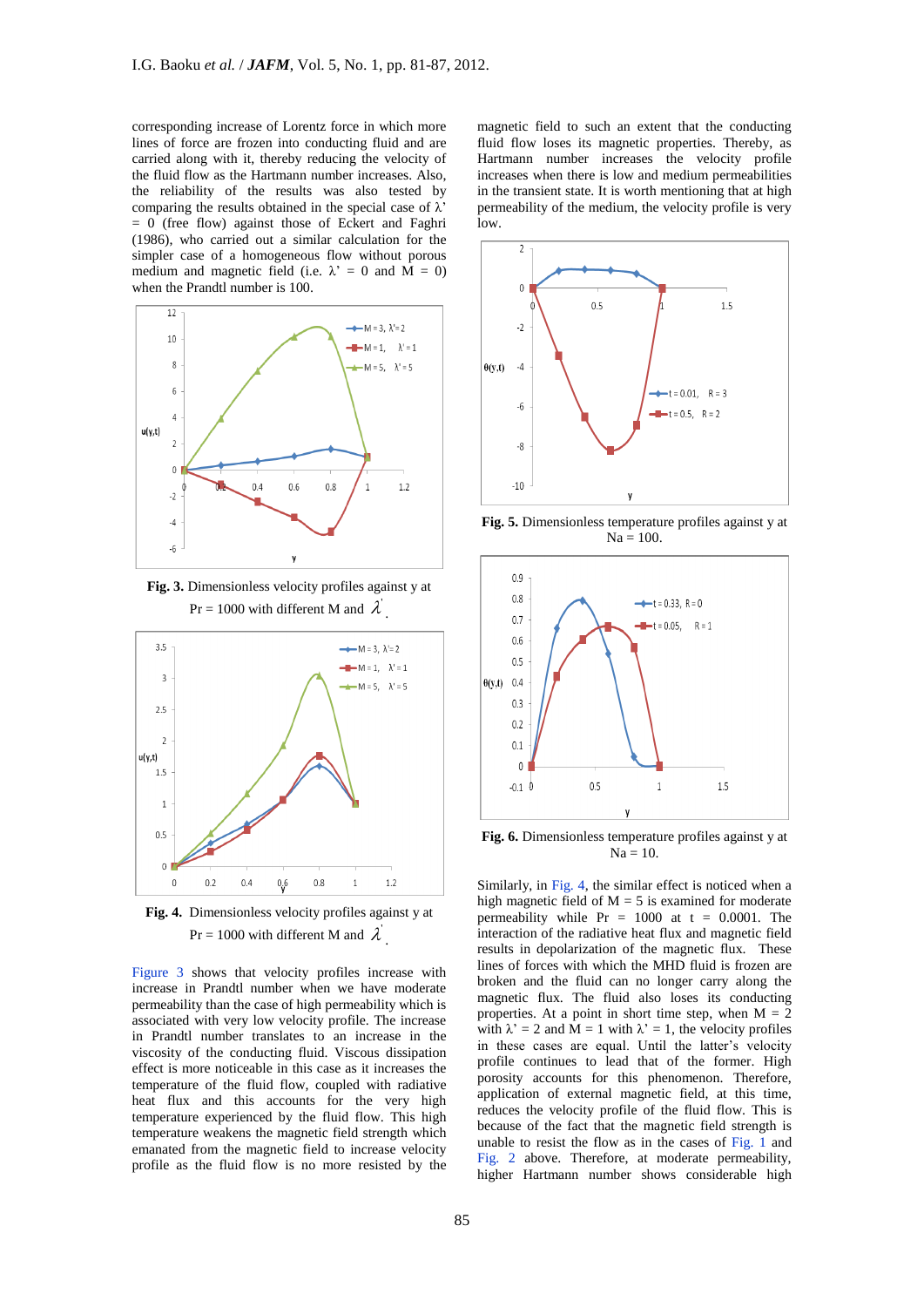velocity profiles. Figure 5 shows that there is corresponding increase in the temperature profiles as the thermal radiation increases in the fluid flow. This is because the thermal radiation is associated with high temperature, thereby increasing the temperature distribution of the fluid flow. When  $R = 0$  at a time space of 0.33, the results corresponds to that of Daskalaskis (1990) who carried out similar work without the presence of thermal radiation. Figure 6 further shows that increase in thermal radiation results to increase in temperature profile as in the case of Fig. 5. At some high time space, the temperature profiles continue to overshoot the boundary. Figures 5 and 6 also show that increase in Nahme number leads to increase in temperature profiles.

# **5. CONCLUSIONS**

A numerical study has been carried out to investigate the influence of thermal radiation on transient MHD Couette flow of a high Prandtl fluid with temperaturedependent viscosity and thermal conductivity through a porous medium. The dimensionless governing equations are solved by an implicit finite difference method of Crank-Nicolson type. The following conclusions are made:

(i) The velocity profiles of the flow increase when the parameter Pr is increased.

(ii) Increase in thermal radiation of the fluid leads to increase in the temperature profiles.

(iii) Increase in permeability parameters results to an increase in temperature of the fluid but it reduces when the velocity of the fluid increases.

(iv) The temperature profiles of the flow increase as Nahme number increases.

(v) The velocity profiles for the flow maintain the boundary conditions of flow at very low time space but overshoot the boundary at moderate and high time steps.

(vi) Increasing Hartmann number increases the velocity profiles of the flow when Pr is high and decreases the velocity profiles Pr is low with significant effects of viscous heating, thermal radiation and permeability parameter.

(vii) The permeability of the porous medium and thermal radiation have insignificant effects on the transient MHD Couette fluid flow.

(viii) Finally, as stated in Daskalaskis (1990) for  $t =$ 0.33, the presence of the porous medium provokes an overshoot of the temperature profile causing a considerable skewness of the distribution with a shift towards the mobile cylindrical surface, this corresponds with our result for  $t = 0.33$  and  $R = 0$ 

## **REFERENCES**

Alagoa, K. D., G. Tay and T. M. Abbey (1999). Radiation and free convection effects on a MHD flow through a porous medium between infinite parallel plates with time- dependent suction. *Astrophysics Space Science* 260, 455 – 468.

- Anjali Devi, S.P. and B. Ganga (2010). Dissipation effects on MHD nonlinear flow and heat transfer past a porous surface with prescribed heat flux. *Journal of Applied Fluid Mechanics* 3(1), 1 – 6.
- Branover, H. (1978). *Magnetohydrodynamic Flow in Ducts*. John Wiley and Sons, New York.
- Chamka, A. J. (2003). MHD flow of a uniformly stretched vertical permeable surface in the presence of heat generation/absorption and chemical reaction. *International Communication Heat Mass Transfer* 3, 413 – 422.
- Chamka, A. J. (2000). Thermal radiation and buoyancy effects on hydromagnetic flow over an accelerating permeable surface with heat source or sink. *International Journal of Engineering Sciences* 38, 1699 – 1712.
- Cowling, T.G. (1957). *Magnetohydrodynamics.* Interscience, New York.
- Daskalaski, J. (1990). Couette flow through a porous medium of a high Prandtl number fluid with temperature dependent viscosity. *International Journal of Energy Research* 14, 21-26.
- Eckert, ERG and M. Faghri (1986). Viscous heating of high Prandtl number fluids with temperaturedependent viscosity. *International Journal of Heat and Mass Transfer* 29, 1177–1183.
- Ganesan, P. and K. Ekambavanan (1992). Numerical solution of unsteady natural convection on isothermal inclined plate. *Indian Journal of Technology* 30, 471 – 476.
- Ganesan, P. and G. Palani (2002). Natural convection effects on an impulsively started isothermal inclined plate. *Acta Mechanica* 153, 127–132.
- Gbadeyan, J.A. and M.S. Dada (1998). The effect of variable fluid properties and radiative MHD flow of a fluid in a vertical channel. *Journal of Mathematical Association of Nigeria* 26, 602–622.
- Hazeem, A.A. (2006). Influence of temperature dependent viscosity on the MHD Couette flow of dusty fluid with heat transfer. *Differential Equations and Non-linear Mechanics*, Article ID 75290.
- Israel-Cookey, C. and F.B. Sigalo (2003). On the unsteady MHD free - convection flow past semiinfinite heated porous vertical Plate with timedependent suction and radiative heat transfer. *AMSE Modeling, Simulating and Control* B72, 25– 37.
- Kreyzig, E. (2004). *Advanced Engineering Mathematics*, 8th Edition, John Wiley and Sons, Inc., New York.
- Makinde, O.D. and P.Y. Mhone (2005). Heat transfer to MHD oscillatory flow in a channel filled with